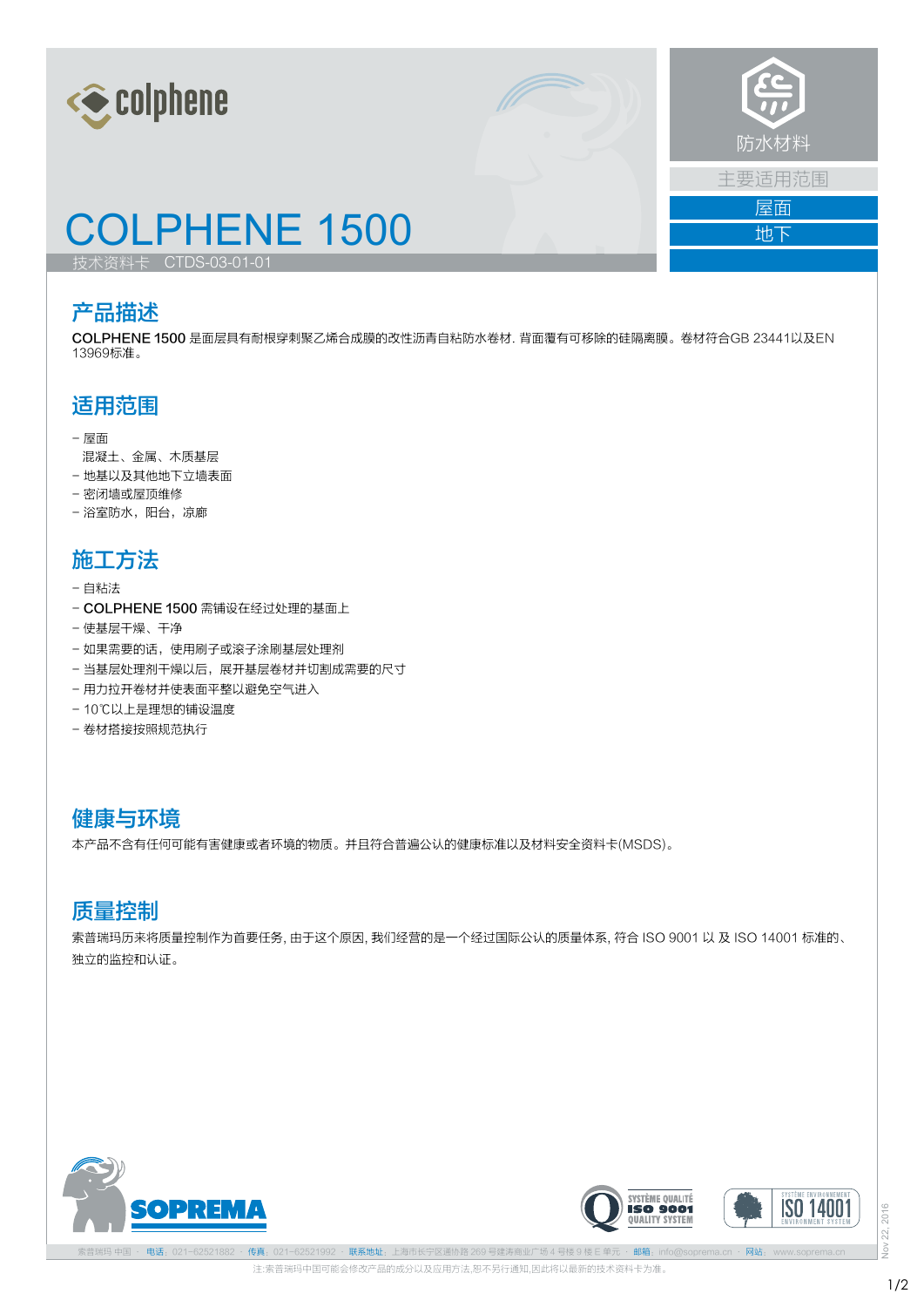



主要适用范围 屋面

地下

# COLPHENE 1500

技术资料卡 CTDS-03-01-01

### 产品信息

| 产品构成 | 检测方法                     | <b>COLPHENE 1500</b>    |
|------|--------------------------|-------------------------|
| 厚度   | $\overline{\phantom{m}}$ | 1.5mm                   |
| 重量   | $\overline{\phantom{m}}$ | $1.5$ kg/m <sup>2</sup> |
| 尺寸   | $\overline{\phantom{m}}$ | $1 \times 20m$          |
| 上表面  | $\overline{\phantom{m}}$ | 耐根穿刺聚乙烯复合膜              |
| 下表面  | $\overline{\phantom{m}}$ | 可移除的硅隔离膜                |

( 所有值为标称值 )

| 产品性能                        | 检测方法                        | <b>COLPHENE 1500</b>  |
|-----------------------------|-----------------------------|-----------------------|
| 拉力                          | GB/T 328.9                  | $\geq$ 150N/5cm       |
| 延伸率                         | GB/T 328.9                  | $\geq 30\%$           |
| 钉杆撕裂强度                      | GB/T 328.18                 | $\geq 30N$            |
| 不透水性                        | GB/T 328.10                 | 0.2Mpa, 120min 不透水    |
| 抗冲击性                        | EN 12691                    | 500mm                 |
| 抗静态穿刺                       | EN 12730                    | 5kg                   |
| 透湿性                         | EN 1931                     | $0.3q/m^{2}/24h$      |
| 耐热性                         | GB 23441-2009 5.9.1         | 70℃                   |
| 塑性流动                        | CAN/CGSB-37.56-M, 9th draft | $90^{\circ}$ C        |
| 低温弯折性<br>-初始<br>$-80$ ℃下10天 | GB/T 328.14                 | -20℃,无裂缝<br>-18℃, 无裂缝 |

( 所有值为标称值 )







Nov 22, 2016 Nov 22, 2016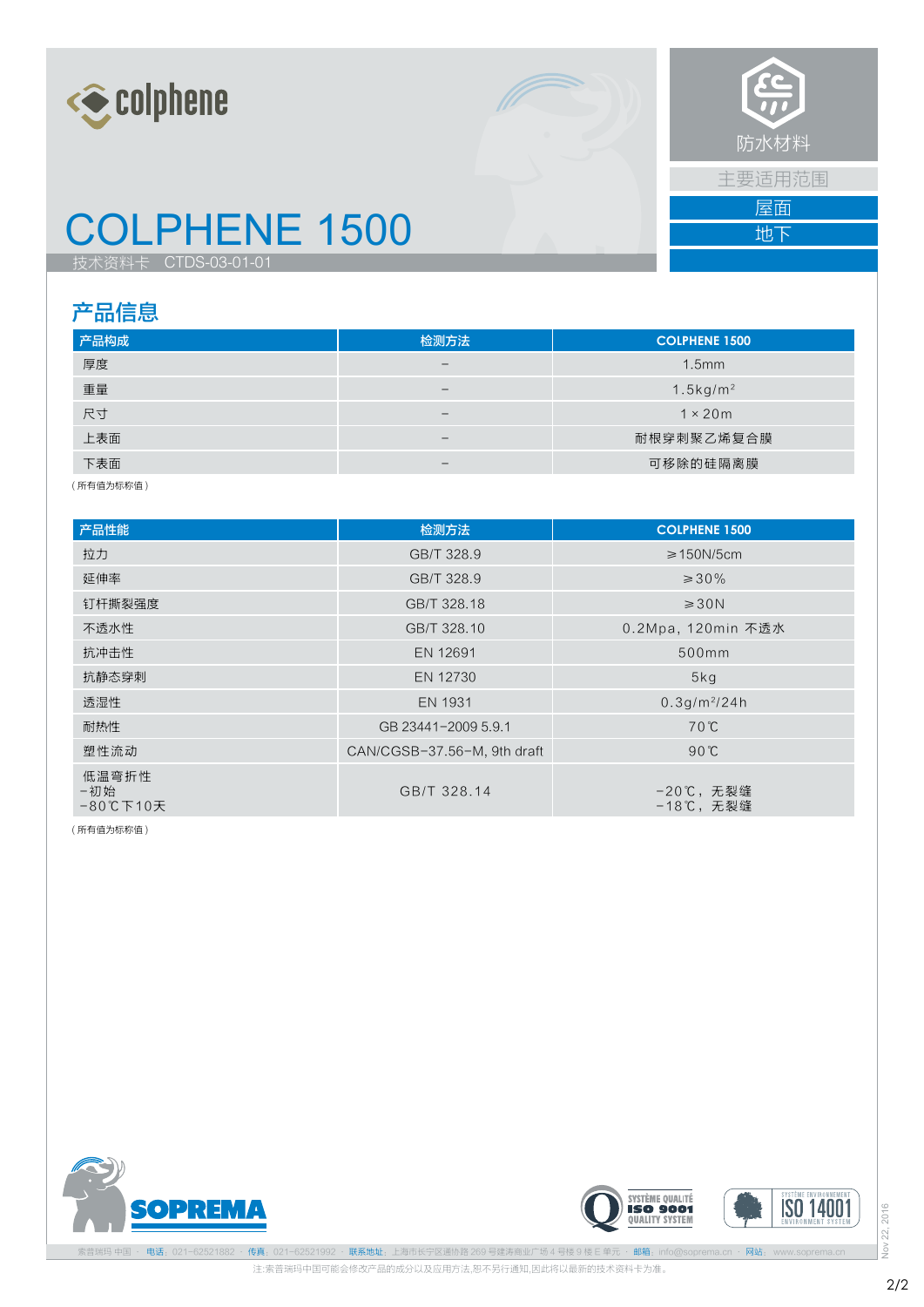



## COLPHENE 1500

TECHNICAL DATA SHEET

#### **DESCRIPTION**

**COLPHENE 1500** is a self-adhesive flexible SBS elastomeric bitumen waterproofing membrane with laminated, anti-root, polyethylene film on the topside. The self-adhesive bitumen on the underside is protected by a silicone release film. The membrane meets EN 13969 & GB 23441 standards.

#### **APPLICATION**

- Foundation walls and others below grade vertical surfaces
- Airtight for walls or roofing repairs
- Waterproofing for bathrooms, balconies, loggias

### **INSTALLATION**

**COLPHENE 1500** must be applied directly onto treated surfaces:

- Brush and dry surface.
- If needed, cover the surface with a coat of primer using a brush or a roller.
- Once dry, put roll into place and set it to the appropriate size.
- Pull on sheet and lay it out while flattening the surface so as to avoid air getting trapped.

CTDS-03-01-01

- Ideal laying temperature: + 10 ℃.
- Overlap width according to local code.

### **HEALTH AND ENVIRONMENT**

This product does not contain any substance that might be detrimental to health or to the environment and complies with generally accepted health standards and Material Safety Data Sheet (MSDS).

#### **QUALITY CONTROL**

**SOPREMA** has always attached the highest importance to quality control. For this reason, we operate an internationally recognized quality system meeting ISO 9001 & ISO 14001 standards, independently monitored and certified.